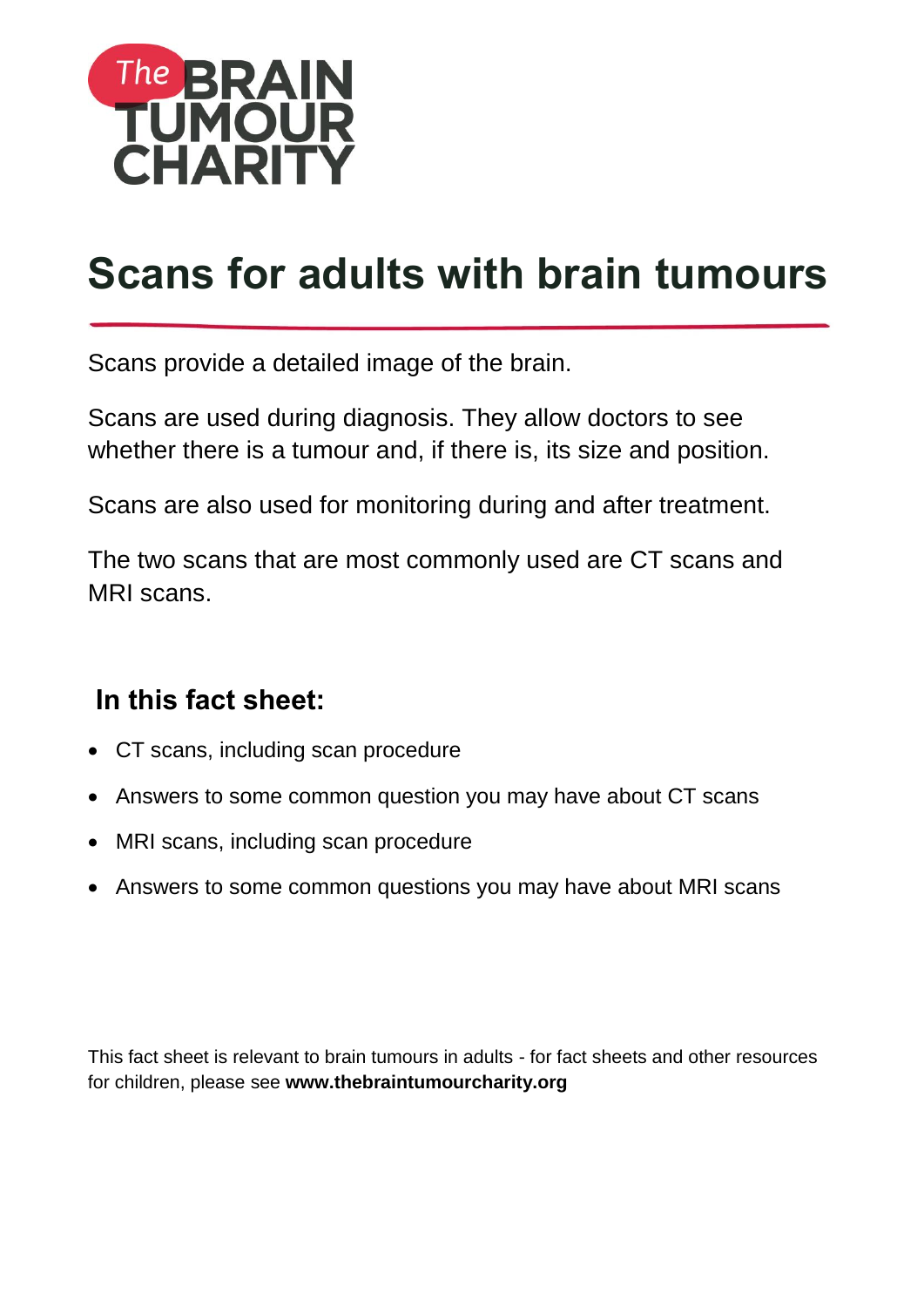# **CT scans**

CT stands for 'Computerised Tomography'. You may also hear doctors referring to CAT scans. These are the same thing as CT scans.

CT scanners use x-rays to build up a 3D image of the inside of your head. They use the x-rays to take several cross-sectional pictures through your head. These 2D picture 'slices' are then stacked together using a computer to make the 3D image.

#### **What happens during a CT scan?**

- Before the scan, you'll need to take off glasses, earrings, hair clips, removable dental braces or anything in the head or upper neck area that contains metal. In other words, anything that might get in the way of the area being scanned.
- You may be given an injection of a fluid called a contrast medium. This helps to give a more detailed picture of the brain on the scan. This can be given into the arm or back of the hand.

If you're having a scan of other parts of your body at the same time, you may be given the contrast medium as a drink.

You won't be given the contrast medium if you're allergic to it or have poor kidney function.

- The scanner is shaped like a doughnut or ring, with a round hole in the middle – this is where your head will go.
- You'll lie on the 'treatment table' part of the scanner.
- The medical staff will take a bit of time to get you into the right position.
- The staff will leave the room, but will be nearby and able to see and hear you. You will also be able to hear the medical staff.
- During the scan, you'll hear a humming from the scanner and louder clicking sounds when it's taking pictures. It sounds a bit like a noisy washing machine on a spin cycle.
- The table will move in and out of the scanner a few times during the scan.
- It's important to lie very still during the scan. This is so the pictures of your brain aren't blurred.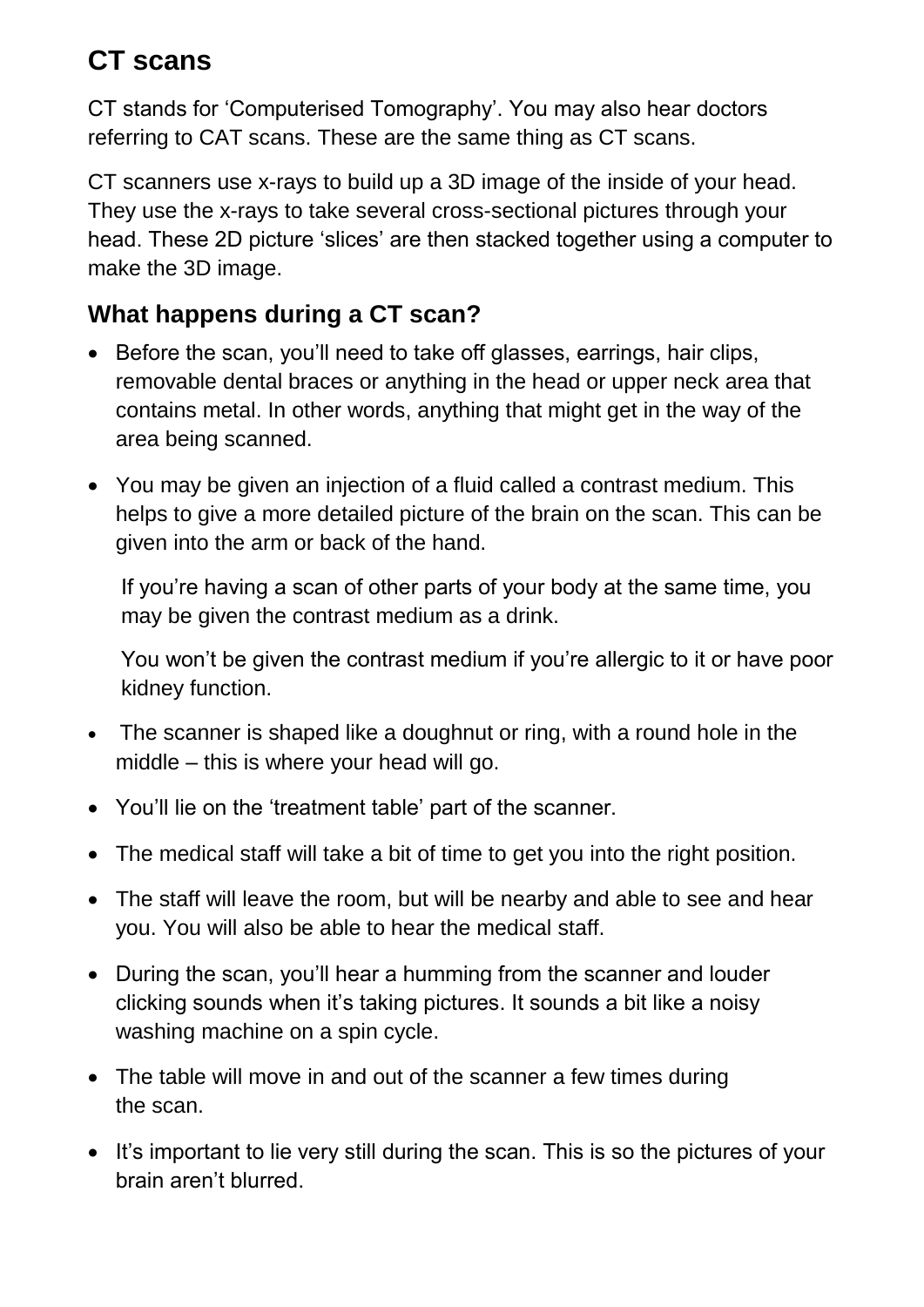• After the scan, you'll usually be allowed to go straight home. If you had a sedative to calm you, the hospital staff will first check that it's safe for you to go home. You should arrange for a friend or relative to accompany you and take you home afterwards.

# **Other common questions about CT scans**

#### **Is the scan painful?**

No, but if you have a contrast medium injected, this may make you feel hot or flushed. This feeling usually only lasts for about a minute.

Very rarely, some people have reported feeling cold after having the contrast medium.

### **How long does the CT scan take?**

The CT scan itself takes around 5-10 minutes. Your appointment will last longer, as time will be spent beforehand getting you into the right position for the scan.

The newest CT scanners take about 1 minute to scan the whole brain.

### **I get claustrophobic. What can you suggest?**

If you feel claustrophobic, it's a good idea to let the hospital staff know before the day of your scan.

If necessary, you may be given a sedative to help calm you before the scan, but you'll need to ask in advance if you think you will need one.

### **Can I breathe normally during the CT scan?**

Yes, it's fine to carry on breathing normally during the scan.

### **Are CT scans dangerous?**

CT scans are used only when they're considered necessary, with the benefits outweighing the risks. Radiation is used, but it's kept at a very low dose.

# **MRI scans**

MRI stands for Magnetic Resonance Imaging. This scanner uses magnetic fields to build up a 3D image of the brain. It does this by taking pictures from several angles around your head to build up a detailed image.

It can give lots of different kinds of information about the tumour and surrounding brain tissue.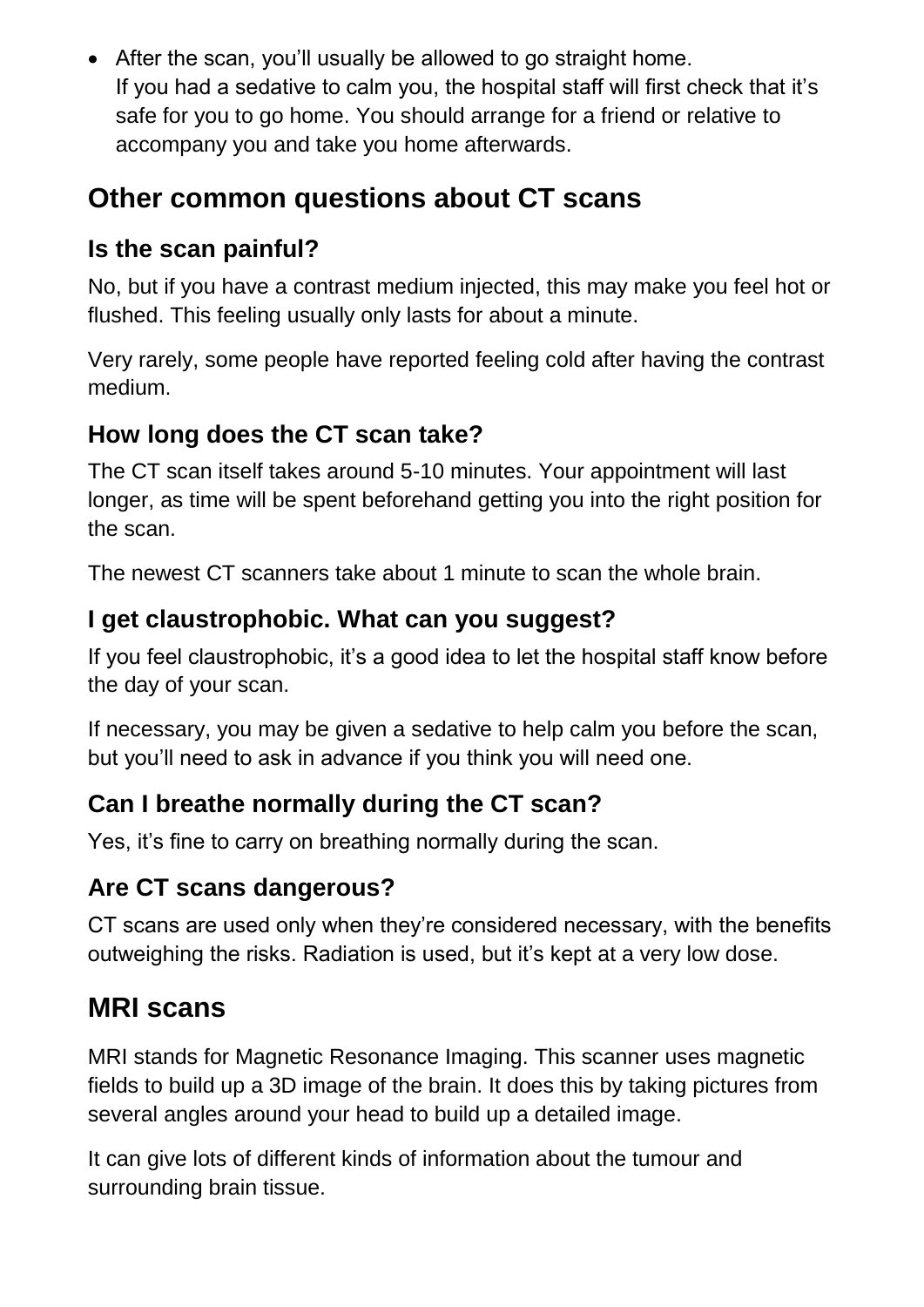Due to the powerful magnets used, the staff will check that you don't have any metal on your body (e.g. jewellery, zips, metal belt buckles or clasps on clothing, wrist watches or hair clips).

They'll also check if you have anything metal in your body. Screws, plates and pins from operations should be okay, but some things, such as pacemakers, infusion pumps or programmable shunts, may mean you cannot have an MRI.

You should also tell your doctor if you've ever worked in the metal or steel industry, as you may have very small fragments of metal lodged in your body.

#### **What happens during an MRI scan?**

- You'll need to take off glasses, hair clips, belts, dental braces or anything with metal before the scan.
- You may be given an injection (or occasionally a drink) of a fluid called a contrast medium. This helps to give a more detailed picture of the brain on the scan.
- The contrast medium could be given before, or part way through, the scan. It can make you feel warm all over.
- The scanner is an open-ended tunnel. The body part being scanned will be in the middle. For brain tumours, this usually means that your head and shoulders will be in the tunnel.

Occasionally, you may need your spine scanned, in which case your spine will be in the middle of the scanner and your head may be near or out of the other (open) end.

- You will lie on a motorised bed. A frame may be placed over your head. This helps pick up the signals to make sure the image is clear.
- The bed will be moved into the scanner so that your head is in the right place.
- The medical staff will leave the room, but they'll continue to monitor you closely. They are able to see and hear you, and you'll also be able to hear them.
- You may be given a button to press to stop the scan if you need to, though this may mean the scan has to be started again.
- You can have a friend or relative with you during the scan, if you're nervous.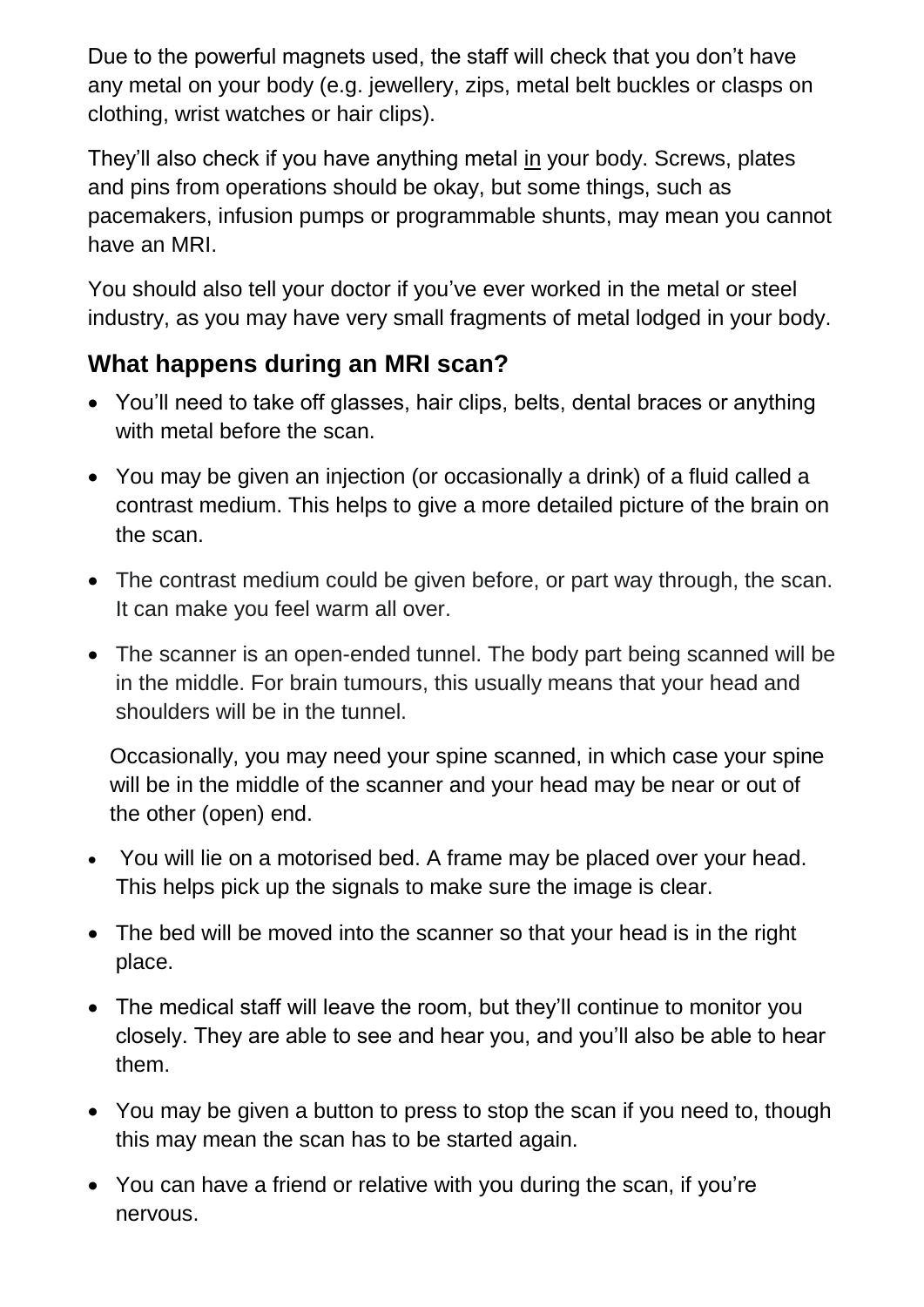They will also have to remove anything metal, and should let the radiographers know if they are within the first three months of pregnancy. If they have anything metal in their body, they may not be allowed into the room.

The scan is very noisy. It makes loud knocking and clanging sounds.

You can hear the noises of an MRI scanner online: **[youtube.com/watch?v=xS\\_V\\_OgeX-U](http://www.youtube.com/watch?v=xS_V_OgeX-U)**

The noises are caused by the electric current in the scanner coils being turned on and off.

- You'll be given headphones and/or earplugs to wear during the scan to reduce the level of noise.
- Many hospitals can play music or a DVD to entertain you during the scan.

#### **You could take your favourite CD with you and ask the hospital to play it during your scan.**

- It's important to lie very still during the scan. This is so the pictures of your brain are not blurred.
- After the scan, you'll usually be allowed to go straight home.

# **Other common questions about MRI scans**

#### **Is the scan painful?**

No, but you may feel coolness at the site of injection of the contrast medium. This usually only lasts for a minute or two.

(Different contrast mediums are used in MRI scans from the ones used in CT scans.)

#### **How long does the MRI scan take?**

The scan itself can take between 15 and 90 minutes, depending on the size of the area being scanned and how many images are taken.

Your appointment will be longer, however, as time will be spent beforehand explaining the scan and going through the safety questionnaire with you. It will also take some time to get you into the right position for the scan.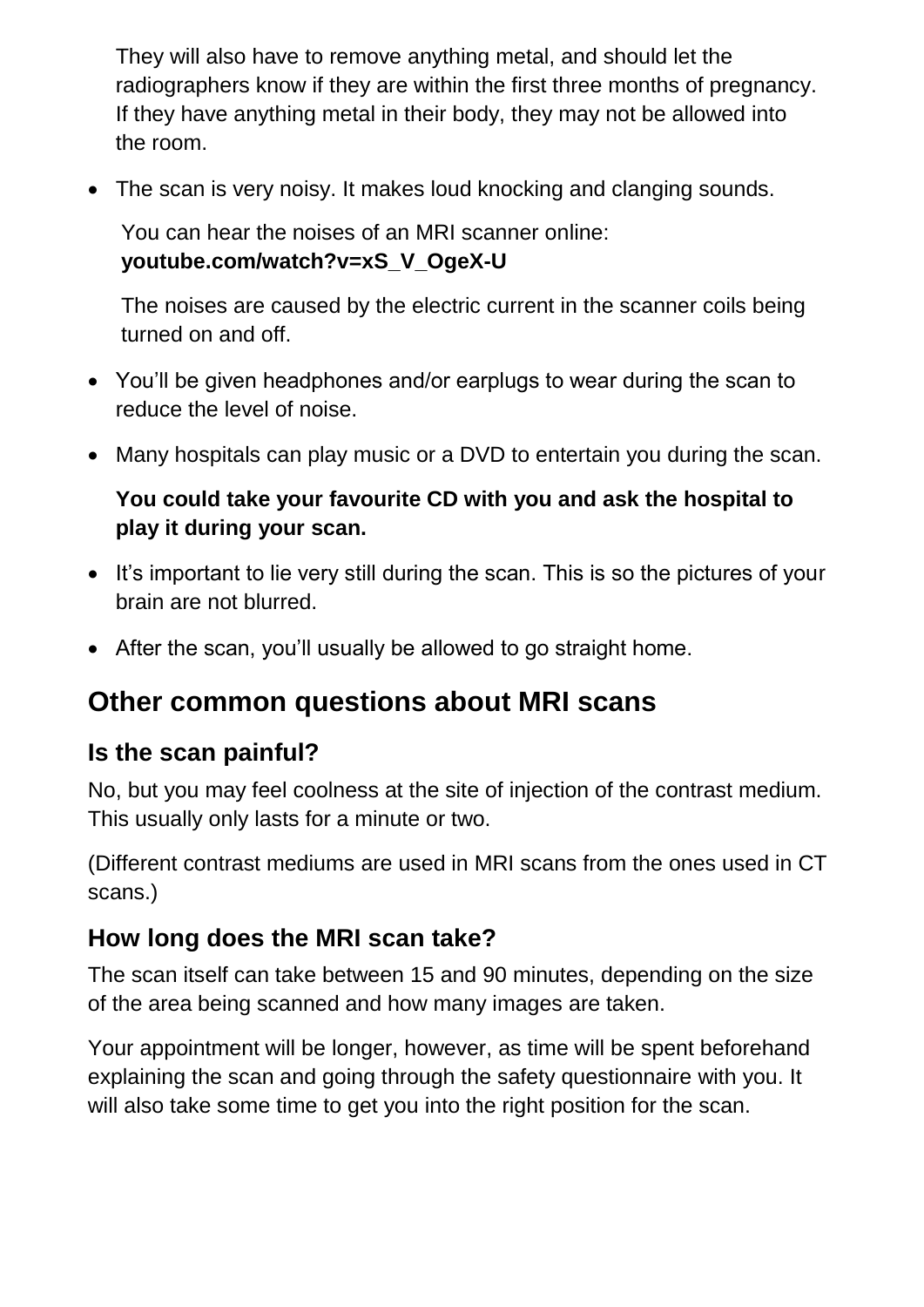#### **What if I'm claustrophobic?**

Although the 'tube' of an MRI scanner is longer than in a CT scanner, the scanner is open-ended, so you are never completely enclosed while having your scan. However, depending on which part of your body is being scanned (head or spine), it may still feel enclosed to you.

Often a mirror can be placed so you can see out of the scanner, which can help to make it feel less claustrophobic. And newer machines are wider than older ones.

If you think you're still likely to feel claustrophobic, let the hospital staff know as soon as possible before the day of the scan.

Most people find scans manageable with support from the radiographer. If necessary, you may be given a sedative to help calm you before the scan, but you'll need to ask in advance if you think you need one.

#### **Can I breathe normally during the MRI scan?**

Yes, it's fine to carry on breathing normally during your scan.

You may be asked to hold your breath a few times during the scan, for example if your spine is also being scanned. This is to stop the image blurring, but it'll only be for a few seconds each time.

#### **Can I have an MRI scan if I have fillings or wear braces on my teeth?**

If you have any fillings or you wear braces on your teeth, the quality of the MRI scan image could be affected. However, it's completely safe to have an MRI scan with both of these.

Let your radiographer know about any fillings or braces before your scan. He or she may ask you to take out any easily removable items.

#### **Are MRI scans dangerous?**

MRI scans are completely safe. There are no risks associated with them and they don't expose your brain to radiation.

However, they aren't suitable for some people who have metal in their body (for example, skull plates).

This doesn't necessarily mean you cannot have an MRI scan. It will depend on where the metal is, what type of metal it is, how long it's been there (so how much scar tissue has formed round it), whether it's an implant and whether it's adjustable or not.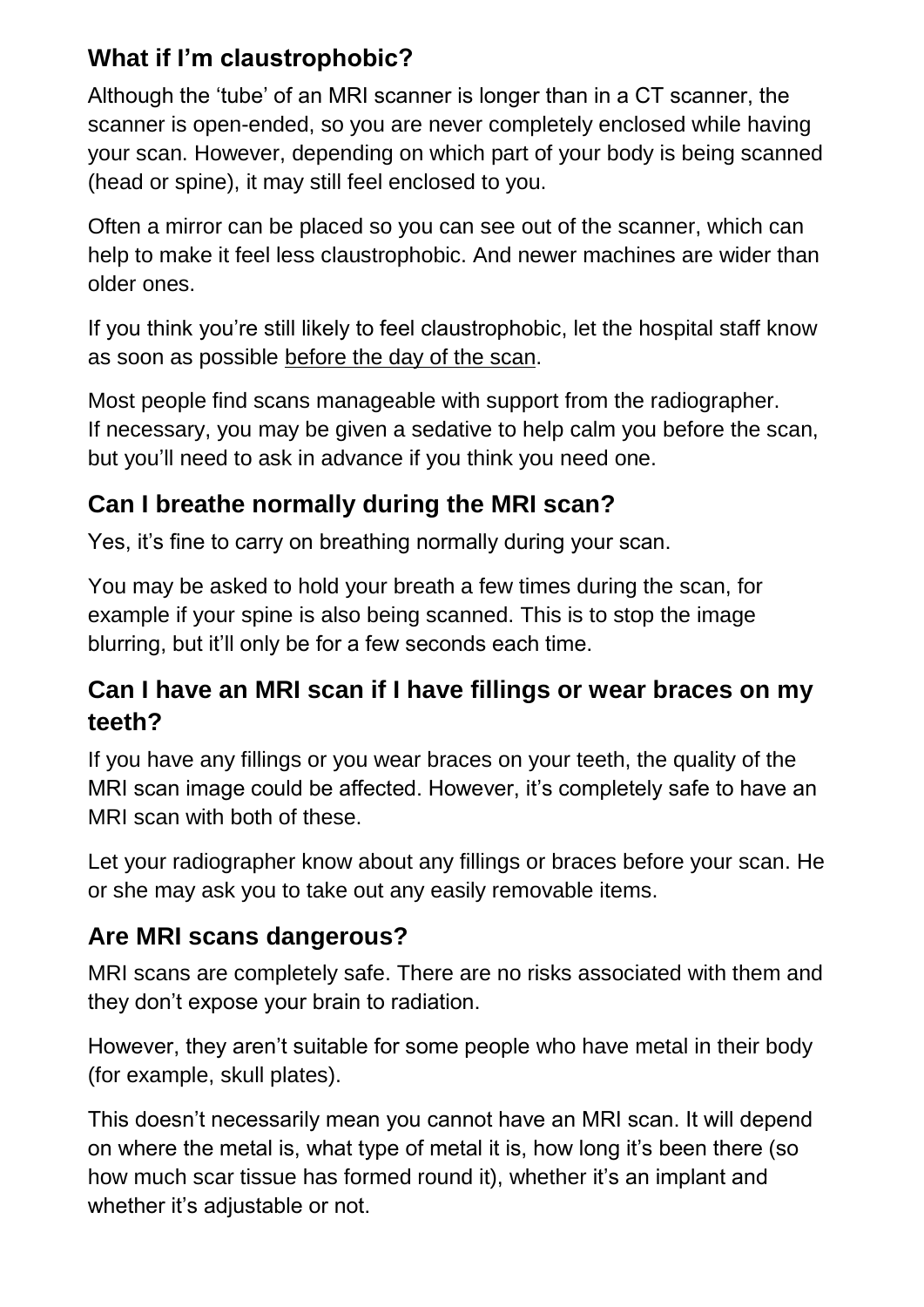Very rarely, the contrast medium can affect the kidneys, particularly if your kidneys are not working properly. It's important therefore to tell you medical team if you have any kidney problems.

# **How long will I have to wait for the results?**

For both CT and MRI scans, the radiography team will send a copy of the scan to your medical team in time for your next appointment, when you will be given the results.

How long this takes can vary. As many of these scans are very detailed, you are unlikely to get the results the same day. They can take up to a week.

This is because your doctors may need to discuss your scan with other members of the medical team at weekly meetings, known as the Multi-Disciplinary Team (or MDT) meeting. The result of your scan may not be available until this has been done.

For more information, see the [Multi-Disciplinary Team \(MDT\) for adults](https://www.thebraintumourcharity.org/understanding-brain-tumours/navigating-the-system/your-health-team-mdt/) webpage and fact sheet.

Also, even one simple scan, especially if it's an MRI scan, can produce hundreds of images, which need to be carefully interpreted. This can take time to do.

You should be told when you'll get the results by your doctor, clinical nurse specialist or the radiographer carrying out the scan.

# **What is the difference between CT and MRI scans?**

MRI scans and CT scans are similar. Both build up detailed images of the brain. However, there are a few differences:

- MRI scans don't use radiation to produce the images. CT scans use x-rays (radiation]) whilst MRI scans use magnetic fields (non-radiation.)
- CT scans are quicker and quieter than MRI scans, and people tend to find them less claustrophobic.
- MRI scans usually give more detailed images than CT scans.
- CT scans can be used when there is metal in the body that cannot be removed.

Neither scan is better than the other. It's more a question of which scan is best suited to meet the needs of the patient.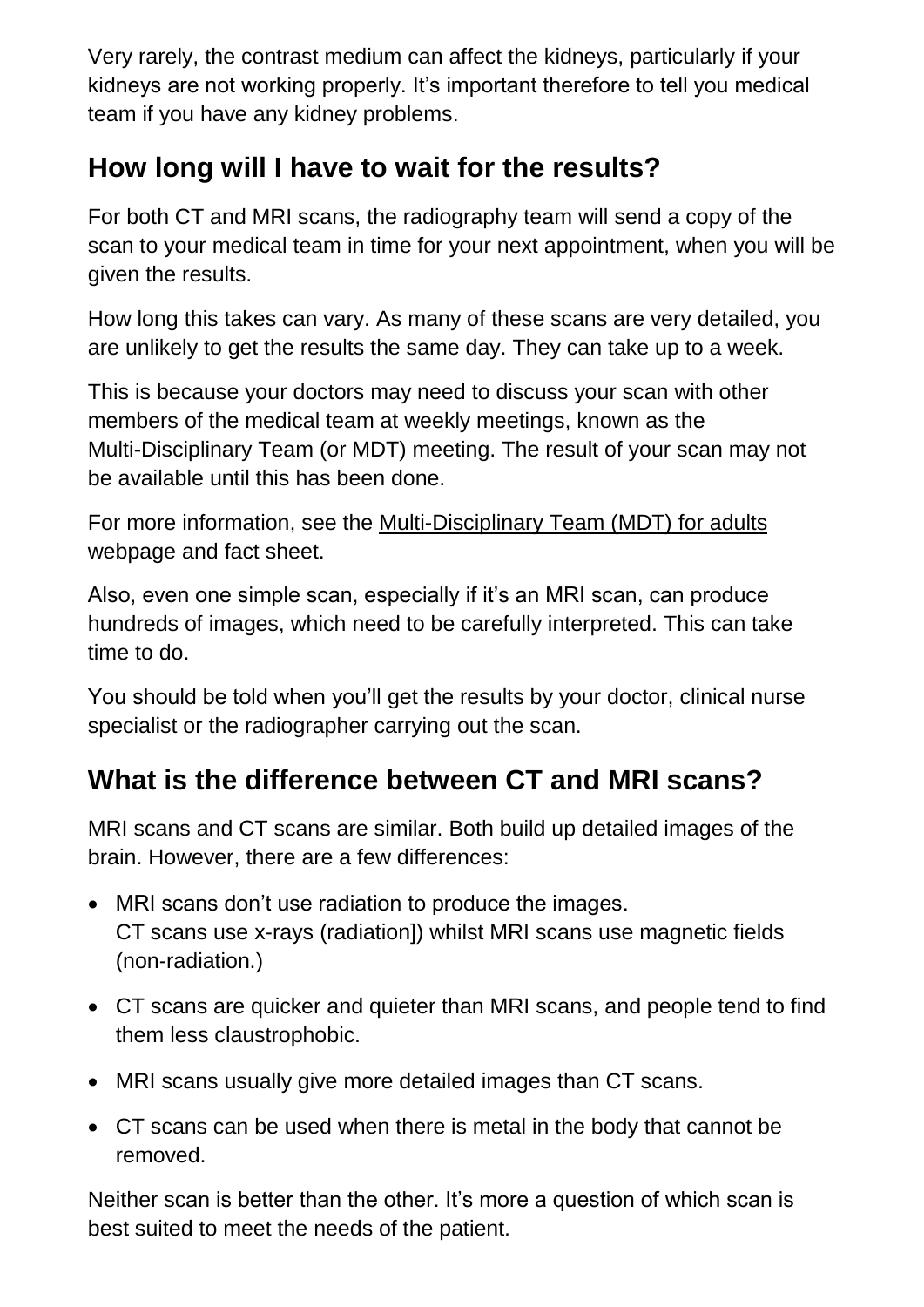# **What other types of scan might I have?**

MRI scans and CT scans are the most common types of scan you are likely to have, but there are some other types of scan that may be used to diagnose a brain tumour, or to find out more about a diagnosed tumour. These include:

# **PET (Positron Emission Tomography) scans**

These are often used to help detect whether a brain tumour is low grade (slow growing) or high grade (fast growing).

### **SPECT (Single Photon Emission Computerised Tomography) scans**

These are similar to PET scans. They can be used to help doctors find out more about the tumour and about chemicals within your brain.

### **fMRI (functional MRI scan)**

When an area of the brain is active during a 'function', such as speech, that area uses more oxygen and more blood flows into it than into other areas. Functional MRI scans show movement of blood through the brain, highlighting which areas are active. This helps doctors to plan surgery to avoid the functional, active areas of the brain.

# **Resources**

The following animation may help you to prepare for your scan:

**Ask Jake about …. Scans** produced by The Brain Tumour Charity

Originally designed for children, we have found that people of all ages find this animation useful to watch to understand what happens.

*[thebraintumourcharity.org/understanding-brain](https://www.thebraintumourcharity.org/understanding-brain-tumours/resources/animations-explaining-brain-tumours/)[tumours/resources/animations-explaining-brain-tumours/](https://www.thebraintumourcharity.org/understanding-brain-tumours/resources/animations-explaining-brain-tumours/)*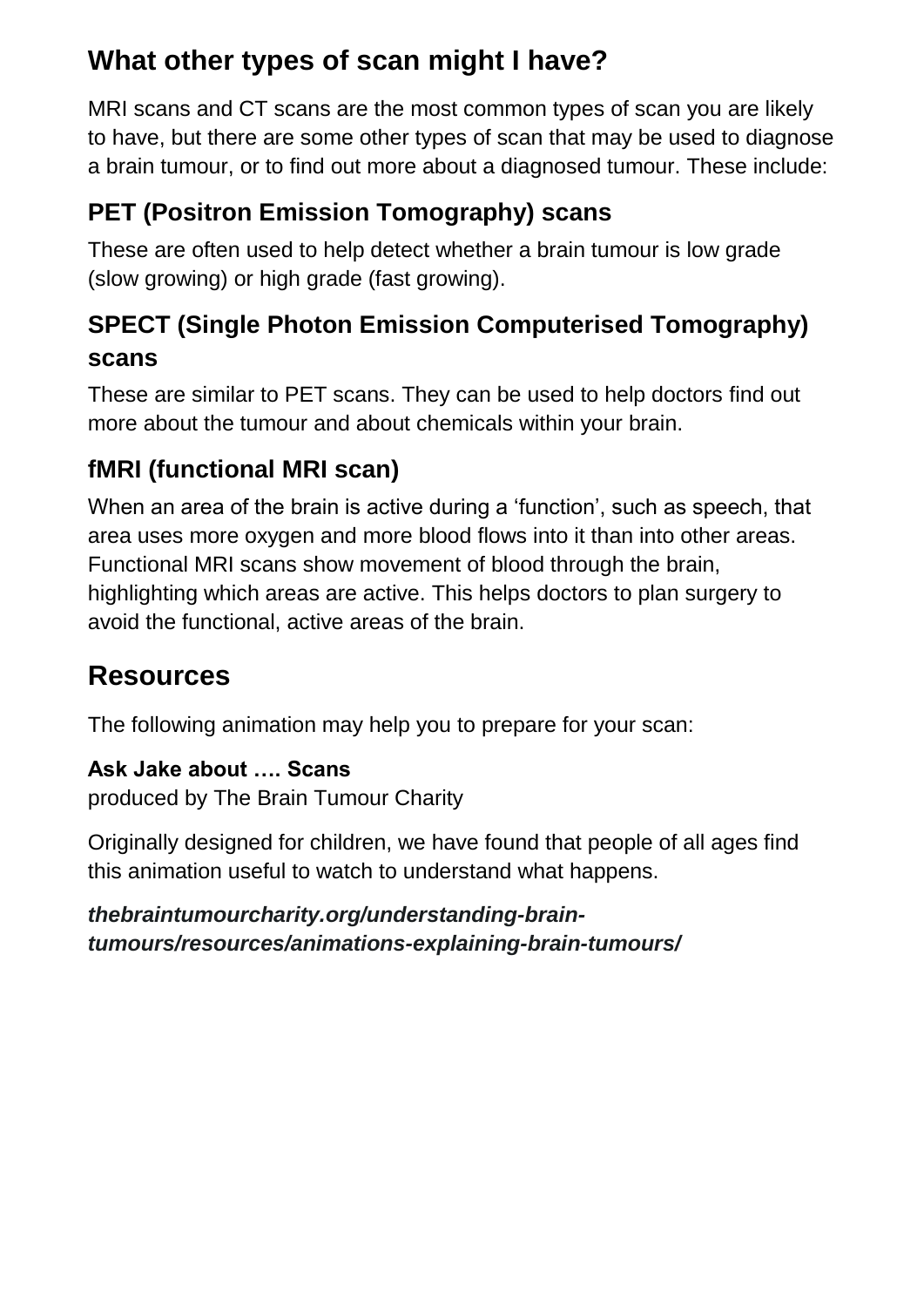### **What if I have further questions or need other support?**

You can contact our Information and Support Team in the following ways:

- Call 0808 800 0004 (free from landlines and most mobiles including 3, O2, EE, Virgin and Vodafone)
- Email: [support@thebraintumourcharity.org](mailto:support@thebraintumourcharity.org)
- Live Chat: Get in touch with us online via thebraintumourcharity.org/live-chat
- Join one or more or our closed Facebook groups: [bit.ly/FBSupportGroups](https://www.thebraintumourcharity.org/get-support/online-support/facebook-support-groups/)
- Website: thebraintumourcharity.org/getsupport

# **Disclaimer**

This resource contains information and general advice. It should not be used as a substitute for personalised advice from a qualified specialist professional. We strive to make sure that the content is accurate and up-todate, but information can change over time.

Patients must seek advice from their medical teams before beginning or refraining from taking any medication or treatment.

The Brain Tumour Charity does not accept any liability to any person arising from the use of this resource.

# **About this information resource**

The Brain Tumour Charity is proud to have been certified as a provider of high quality health and social care information by The Information Standard – an NHS standard that allows the public to identify reliable and trustworthy sources of information.

Written and edited by our Information and Support Team, the accuracy of medical information in this resource has been verified by leading health professionals specialising in neuro-oncology.

Our information resources have been produced with the assistance of patient and carer representatives and up-to-date, reliable sources of evidence.

We hope that this information will complement the medical advice you have already been given. Please do continue to talk to your medical team if you are worried about any medical issues.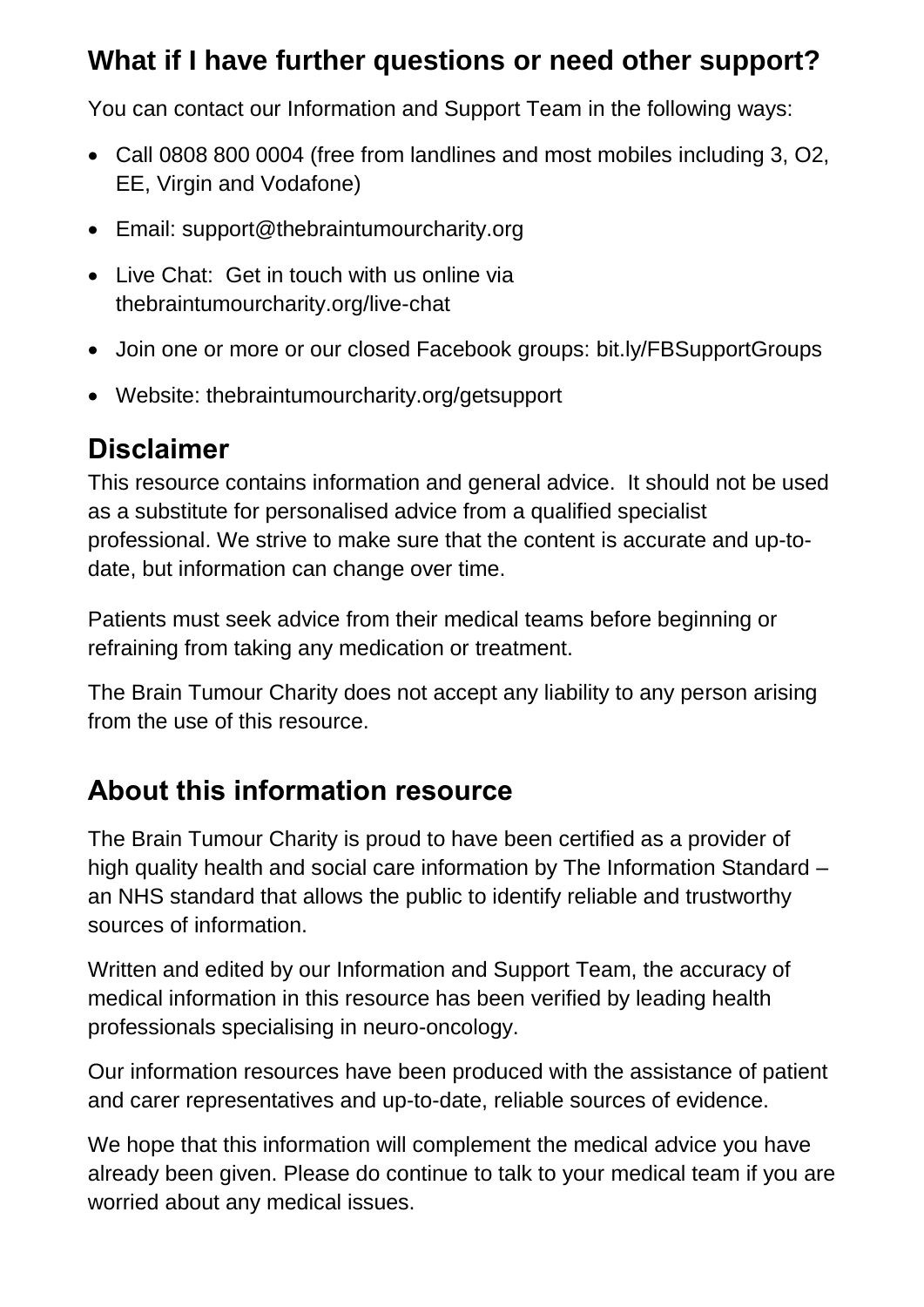If you would like a list of references for any of our information resources, or would like more information about how we produce them, please contact us.

We welcome your comments on this information resource, so we can improve. Please give us your feedback via our Information and Support Team on **0808 800 0004** or [support@thebraintumourcharity.org](mailto:support@thebraintumourcharity.org)

# **About us**

The Brain Tumour Charity is at the forefront of the fight to defeat brain tumours and is the only national charity making a difference every day to the lives of people with a brain tumour and their families. We fund pioneering research worldwide, raise awareness of the symptoms and effects of brain tumours and provide support for everyone affected to improve quality of life.

We wouldn't be able to make the progress we have without the incredible input we receive from you, our community.

Whether it's reviewing our information resources, campaigning for change, reviewing research proposals or attending cheque presentations, everything you do helps to make the difference.

To find out more about the different ways you can get involved, please visit [thebraintumourcharity.org/volunteering](https://www.thebraintumourcharity.org/get-involved/volunteering/)

We rely 100% on charitable donations to fund our vital work. If you would like to make a donation, or want to find out about other ways to support us including leaving a gift in your will or fundraising through an event, please get in touch: Visit [thebraintumourcharity.org/get-involved,](https://www.thebraintumourcharity.org/get-involved/) call us on 01252 749043 or email<fundraising@thebraintumourcharity.org>